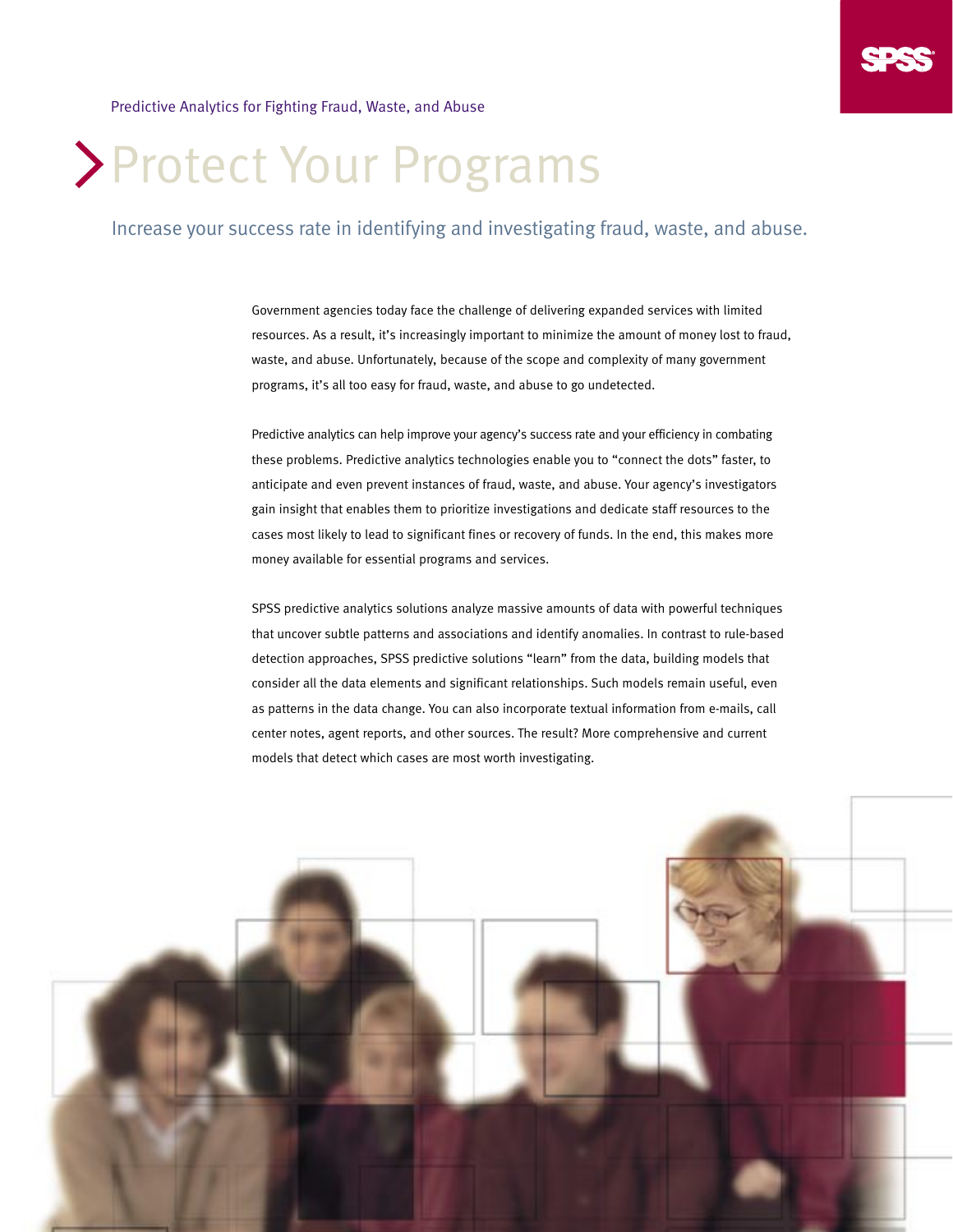**A powerful weapon in combating fraud, waste, and abuse** Predictive analytics is used by agencies worldwide involved in administering healthcare services, tax collection, public welfare, public safety, defense, and many other services. By using predictive analytics, investigators at such agencies can efficiently:

- Fight fraud in government-funded healthcare programs such as Medicare and Medicaid by targeting potential over-billing, double-billing, up-coding, use of stolen recipient IDs, and other suspect provider practices
- **Detimize payments in government-funded prescription** drug programs by forecasting the usage and cost of specific prescription medicines
- **n** Identify participants in healthcare, public aid, educational assistance, and other programs who are most likely to commit fraud and abuse
- n Put public health funds to maximum use by discovering cost-efficient disease management practices
- $\blacksquare$  Maximize tax revenue adjustments by targeting for audit those returns liable to produce the largest adiustments
- $\blacksquare$  Detect errors and improper payments in the administration of military pay and pensions
- **DI Uncover abuse of agency purchase card programs**
- **n** Minimize waste by improved monitoring of contractor performance
- **EXTERMING A Streamline agency performance by uncovering** opportunities for greater process or cost efficiencies

For decades, SPSS has provided analytical tools to support the work of government agencies. We serve customers in local, state, provincial, and federal government offices and agencies worldwide. Our customers use SPSS software for a wide range of purposes and have found it particularly effective at uncovering patterns that point to fraud, waste, and abuse.

#### **Healthcare agency saves millions**

Recently, a state agency that oversees the delivery of a variety of healthcare services to several million people every year used predictive analytics in conjunction with its new, enterprise-wide data warehouse.

In its first 18 months in operation, this data warehouse and predictive analytics solution enabled the agency to save more than \$85 million of state funds—and an even greater amount of federal funds—partly by detecting erroneous or fraudulent claims and also by making key license edits affecting how service providers are paid. The agency expects to save additional millions of dollars in years to come. As an added benefit, the system can track the cost benefits of these policy decisions on a weekly basis.

In addition, one office within this agency learned that just 12 percent of its clients account for 52 percent of its costs. By analyzing expenditures for this group, this office expects to better identify ways to control costs.

#### **Revenue agency boosts collections**

Predictive analytics also uncovers more efficient ways to collect money owed to government agencies. One state revenue agency, for example, traditionally selected businesses for tax audits based on the size of the company, prior successful audits, or violation of one or more tax compliance rules. When the agency audited a list of target companies generated by an SPSS predictive analytics solution, it increased the median tax adjustment obtained by more than 50 percent, with no increase in staff size or costs. Predictive analytics identified a more comprehensive list of targets by taking into account additional characteristics and data elements, going beyond the rules that had been previously established.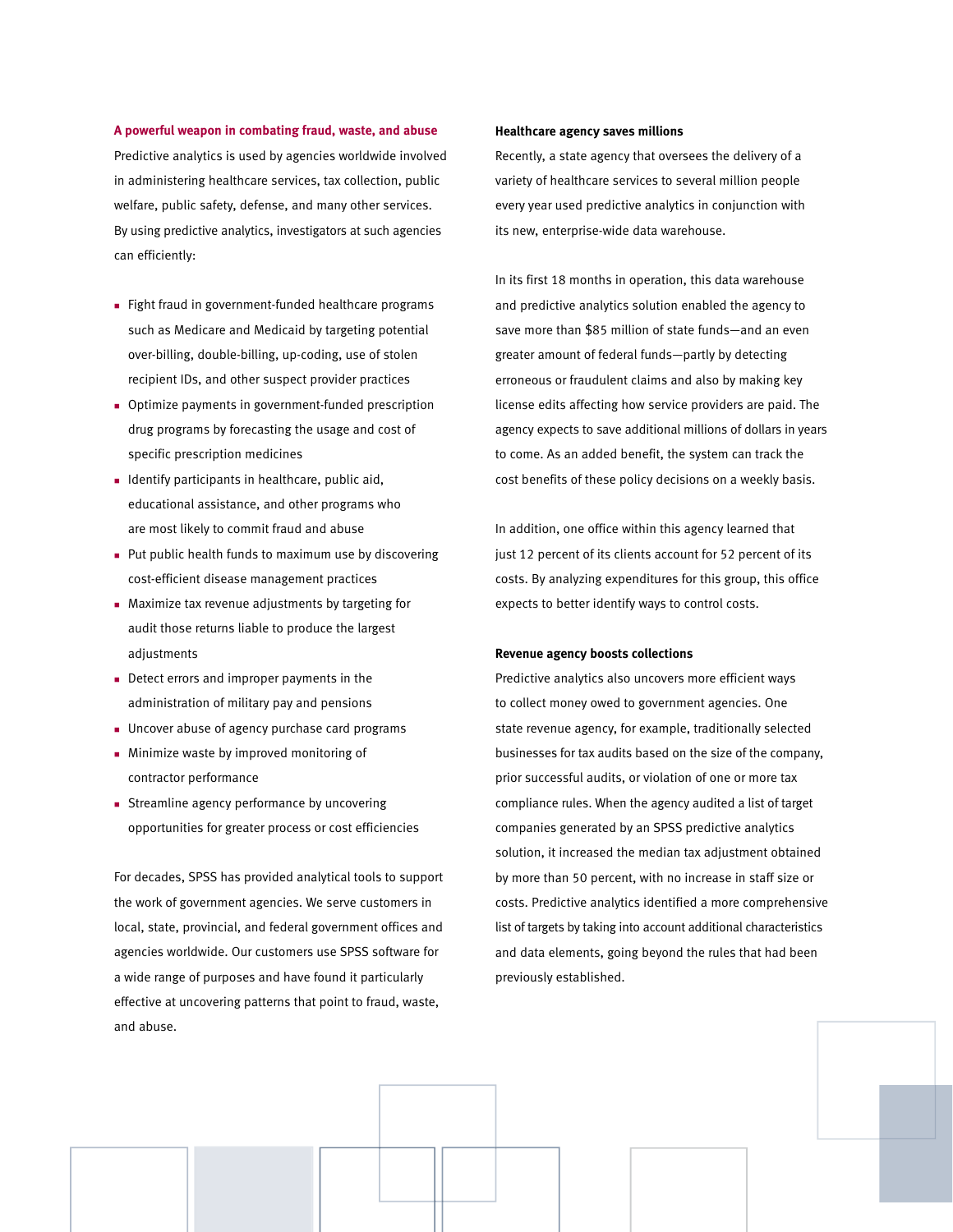

**A state revenue department classifies its larger business taxpayers as Priority One, auditing each of them approximately once every four years. By taking into account other factors in addition to total tax revenues, predictive analytics solutions generated scores that identified additional audit candidates, increasing both the average and the median amounts collected.**

#### **The SPSS advantage**

To accurately detect fraud, waste, or abuse, your agency may need to access data from many different databases or applications. Because SPSS predictive analytics solutions use an open, standards-based architecture, they enable you to do this easily and efficiently. With SPSS solutions, you can incorporate data derived from both numeric records or "structured" databases and data derived from textual or "unstructured" records.

You can use SPSS solutions to build models based on advanced statistical techniques and your own knowledge and agency best practices. You can validate and fine-tune the models by running them against test data, so that when the optimal model is run against your full dataset perhaps millions of rows of data—it returns reliable, accurate, and meaningful results.

By using predictive analytics from SPSS, your agency can:

- <sup>n</sup> Spot possible instances of fraud, waste, and abuse more quickly with models that flag cases that fall outside the expected range
- n Investigate the cases that offer the greatest potential payback
- n Automate the identification of fraud, waste, and abuse by embedding predictive models in your operational systems
- Deploy results to operational systems to automate detection processes, or deploy results and entire models to investigators in the field

Patterns of fraud, waste, and abuse are continually changing. So you must periodically test the reliability of your models by applying them to new data. Because they incorporate advanced statistical techniques, models developed with SPSS solutions "learn" from the data and evolve as patterns in the data change. This ensures that your approach to spotting potential trouble spots remains current and effective.

#### **Keep up the good work**

When your agency investigators have easy access to timely information about potential fraud, waste, and abuse, you can take action sooner and with a greater likelihood of success. To protect the financial health of the essential government programs and services your agency delivers, rely on predictive analytics from the leader in the field, SPSS Inc. Contact one of our sales representatives today for additional information about how our solutions can help protect your agency's financial resources.